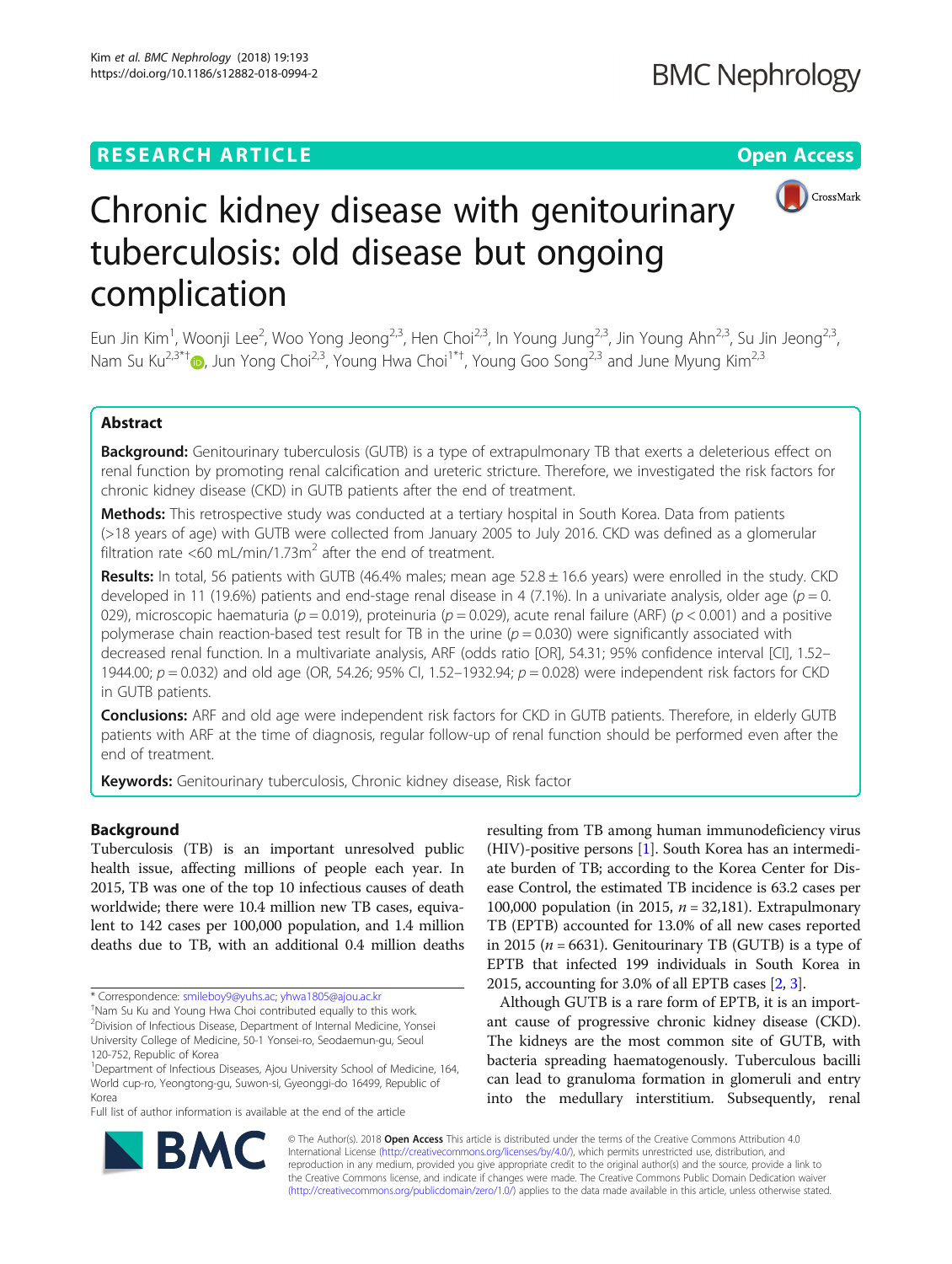papilla destruction can develop due to calyceal ulceration and involvement of the collecting system. This destruction may extend towards the urothelium and induce stricture formation, resulting in hydroureter and hydronephrosis. Renal calcification in GUTB is common, and patients with renal TB can develop bladder contracture. In addition, TB can affect the male and female genital tracts [\[4,](#page-6-0) [5\]](#page-6-0). GUTB induces end-stage renal disease (ESRD) in 5.7% of patients [[5\]](#page-6-0). According to the European Dialysis and Transplant Association registry, 0.65% of new dialysis cases are caused by renal TB  $[6]$  $[6]$  $[6]$ . In Korea, there were 14,756 new dialysis patients in 2015, of whom 0.1% required dialysis because of GUTB [\[7](#page-7-0), [8\]](#page-7-0).

However, in a previous autopsy study, only 50% of patients with GUTB were symptomatic, and only 18% had received a clinical diagnosis [\[5\]](#page-6-0). Additionally, the clinical manifestations of GUTB are nonspecific [\[9\]](#page-7-0). Thus, the diagnosis is often delayed, during which GUTB progression may lead to CKD due to parenchymal destruction and obstructive uropathy. Therefore, we investigated the characteristics of urogenital TB in adult patients with no history of CKD in a single-centre retrospective observational study and identified risk factors for CKD development after ending GUTB treatment.

# Methods

# Study population and design

We conducted this retrospective study at the Severance Hospital, a 2400-bed university-affiliated teaching hospital and tertiary care referral hospital in Seoul, South Korea. We enrolled participants older than 18 years of age diagnosed with GUTB. We identified patients with ICD-10 codes A18.1, B90.1 and N33.0 from January 2005 to July 2016 from electronic medical records and enrolled only those who started and completed the treatment during the study period. Clinical and laboratory data at the time of GUTB diagnosis, including age, sex, medical history, follow-up duration and symptoms, were collected. To assess renal function, serum creatinine levels were reported before treatment and at the 6- and 12-month post-treatment follow-ups. Body mass index (BMI) was calculated as weight divided by height squared (kg/m<sup>2</sup>). We also investigated the diagnostic methods, treatment modalities and outcomes of GUTB patients during a recent 10-year period in one centre in Korea to identify risk factors for CKD developing after ending treatment. All surgical techniques were investigated included all ablative surgery and reconstructive surgery between diagnosis and during medical treatment. We excluded patients with a follow-up duration of <1 year, unfulfilled GUTB diagnostic criteria, pre-existing CKD and insufficient data. This study was approved by the Institutional Review Board of the Yonsei University Health System Clinical Trial Center.

# **Definitions**

The diagnosis of GUTB was defined as the presence of any clinical finding plus a positive result for one of the following: (1) acid-fast bacilli (AFB) in urine, (2) urine culture of Mycobacterium tuberculosis (M. tuberculosis), (3) polymerase chain reaction (PCR) for M. tuberculosis in urine or (4) histopathological evidence of TB in any GU tissue specimen. A histological diagnosis of TB was confirmed by identifying caseating necrosis, loose aggregates of epithelioid histiocytes and Langerhans giant cells in tissue specimens  $[6, 10]$  $[6, 10]$  $[6, 10]$ . Immunosuppressant use was defined as a daily dose of ≥20 mg prednisolone-equivalent steroid, monoclonal antibodies, antimetabolite drugs or T-cell inhibitors within 30 days prior to diagnosis of GUTB. Pre-TB (pre-existing) CKD was defined as an estimated glomerular filtration rate (eGFR) of <60 mL/min/  $1.73m<sup>2</sup>$  for more than 3 months before diagnosis of GUTB or a self-reported history. Acute renal failure (ARF) was defined according to the KDIGO (Kidney Disease: Improving Global Outcomes) criteria (increased serum creatinine level  $\geq 1.5$ -fold compared with baseline or by  $\geq 0.3$  mg/dL). We used the serum creatinine level to investigate the presence of ARF at the time of GUTB diagnosis. The eGFR was calculated from the serum creatinine level using the Modification of Diet in Renal Diseases (MDRD) equation [[11](#page-7-0)]. Microscopic haematuria was defined as the excretion of more than two red blood cells per high-power field in a centrifuged urine specimen and pyuria as the excretion of more than five white blood cells. Proteinuria was defined as more than one positive urine dipstick test. Anaemia was defined as a haemoglobin level <11 g/dL according to the KDIGO guidelines based on the target for renal anaemia therapy [[12](#page-7-0)].

#### Decreased kidney function and poor outcome

CKD group was defined as an eGFR <60 mL/min/1.73m<sup>2</sup> after completing GUTB treatment. We used the serum creatinine level between 6 months and 1 year after completion of GUTB treatment to investigate the presence of CKD. Patients with a history of CKD at the time of GUTB diagnosis (pre-TB CKD) were excluded. To assess kidney function, serum creatinine levels were determined before treatment and at the 6- and 12-month post-treatment follow-ups. After the treatment was completed, any surgical treatment, recurrence, ESRD development, and all cause mortality were investigated.

### Statistical analysis

All statistical analyses were performed using the Statistical Package for the Social Sciences for Windows (ver. 23.0, SPSS Inc., Chicago, IL, USA). To identify risk factors for CKD, parameters were compared between patients who did and those who did not develop CKD. Continuous variables are expressed as means ± standard deviation and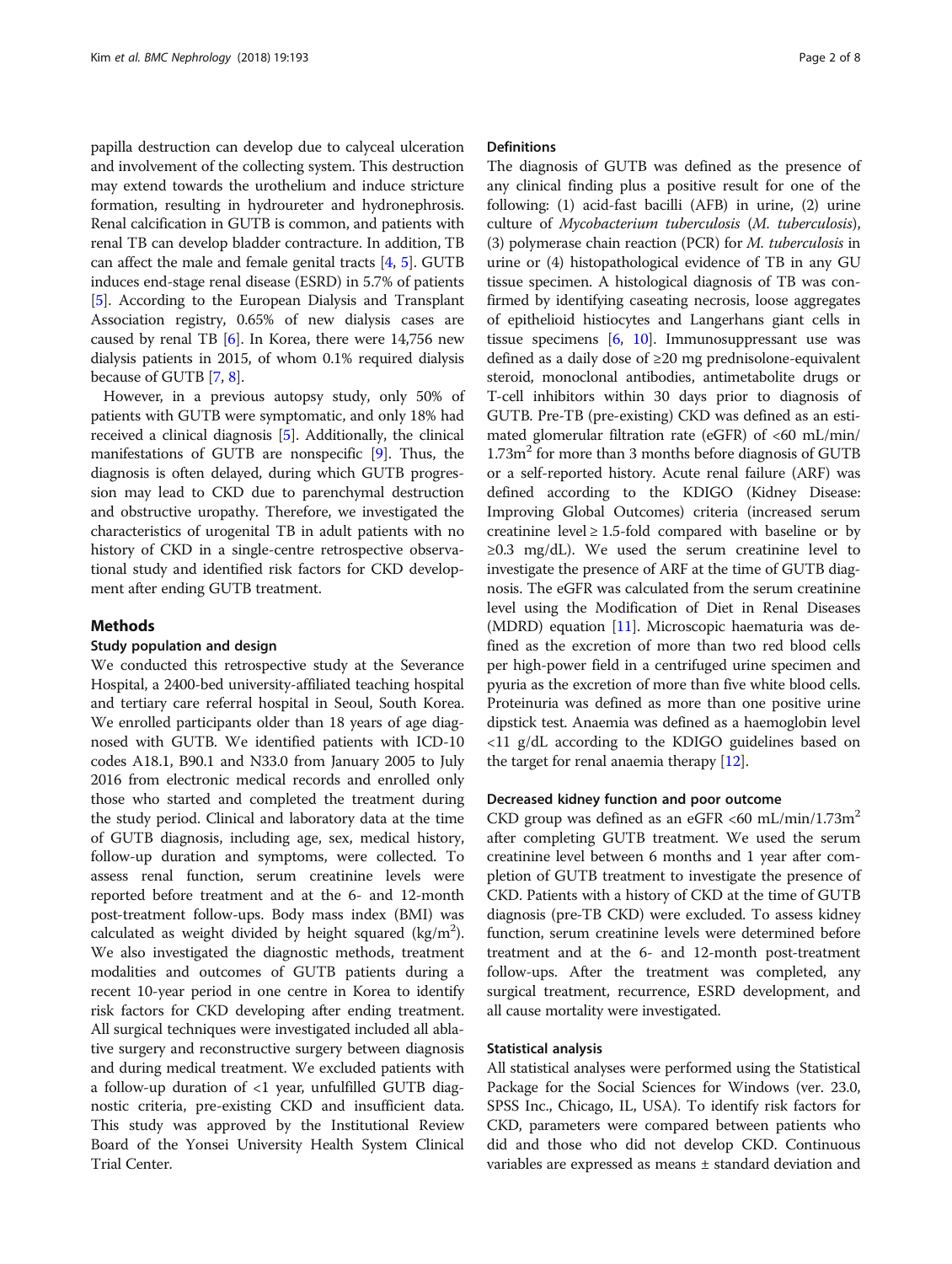categorical variables as numbers (percentages). The Kolmogorov–Smirnov test was used to analyse the normality of the data distribution. Non-normally distributed data are expressed as medians and interquartile ranges (IQRs). We used Student's t-test or Mann–Whitney U-test and the  $\chi^2$ test or Fisher's exact test to compare continuous and categorical variables, respectively, in univariate analyses. Variables with  $p$ -values <0.05 by the Wald test in the univariate analyses were included in a multivariate logistic regression analysis to identify risk factors for CKD. The multivariate analysis results are expressed as odds ratios (ORs) and 95% confidence intervals (CIs). A two-sided  $p$ value <0.05 was considered to indicate significance.

# Results

# Demographic characteristics

During a 10-year period, 56 patients were diagnosed with GUTB, of whom 11 (19.6%) developed CKD after treatment for GUTB (Fig. 1). The mean age of these patients was 52.8 years, and 24 (42.9%) patients had a history of TB, most frequently pulmonary TB (21/24). Three patients were taking immunosuppressants, and two had a history of gastrectomy. No patient had HIV or multi-drug resistant TB. The most frequent symptom was abdominal pain (42.9%), and gross haematuria was present in 33% of the patients (Table [1](#page-3-0)).

The diagnosis was confirmed most frequently by histopathology (30/56, 53.6%). Urine AFB staining was positive in six of the 56 patients (10.7%). A TB interferon-gamma evaluation was performed in 5/56 patients, all of whom showed a positive result.

Almost all of the patients (53/56, 94.6%) underwent a 6 or 9-month course of chemotherapy with isoniazid, rifampicin, and ethambutol with or without pyrazinamide; the median treatment duration was 9 months. In addition, 42 of the 56 patients (75.0%) underwent surgical treatment. All surgical techniques included all ablative surgery and

reconstructive surgery from the time of diagnosis to completion of medical treatment. During an average 40-month observation period, CKD developed in 11 (19.6%) and ESRD in 4 (7.1%) of the patients. Of the patients, 26.8% required additional surgical treatment after completion of medical TB treatment, and recurrence was observed in 4 (7.1%) patients. The all-cause mortality rate was 7.1% (4/56).

# Risk factors for CKD

CKD occurred in 11 (19.6%) patients during the follow-up period. In univariate analyses, patients with CKD were older (50.1 ± 15.1 vs. 63.9 ± 18.5 years;  $p = 0.012$ ) and had higher creatinine levels at the time of diagnosis (0.9 [IQR 0.8–1.0] vs. 1.4  $[IQR \ 1.1-1.8]$  mg/dL;  $p = 0.002$ ). ARF occurred in 10 of the 56 patients (17.9%), of whom three recovered and seven progressed to CKD due to persistent renal insufficiency.

There were significantly lower rates of microscopic haematuria (42.2% vs. 81.8%;  $p = 0.019$ ) and proteinuria (13.3% vs. 45.5%;  $p = 0.029$ ) in the non-CKD group compared with the CKD group in the univariate analyses. There was also a significantly higher rate of positive urine TB PCR results in the CKD group (72.7% vs. 37.8%;  $p =$ 0.030) (Table [2\)](#page-4-0). In the CKD group, five patients had both microscopic haematuria and proteinuria, four had only microscopic haematuria, and two patients had neither microscopic haematuria nor proteinuria. Microscopic haematuria and proteinuria were significant (microscopic haematuria,  $p = 0.019$ ; proteinuria,  $p = 0.029$ ) in the univariate analyses but not in the multivariate analysis.

The sex ratio and BMI did not show significant differences between the two groups. The site of TB infection, previous TB history and comorbidities were not significant independent factors. Treatment modality and duration did not differ significantly between the two groups. Surgical treatment including nephrectomy may be performed during medical treatment, so it does not affect creatinine at

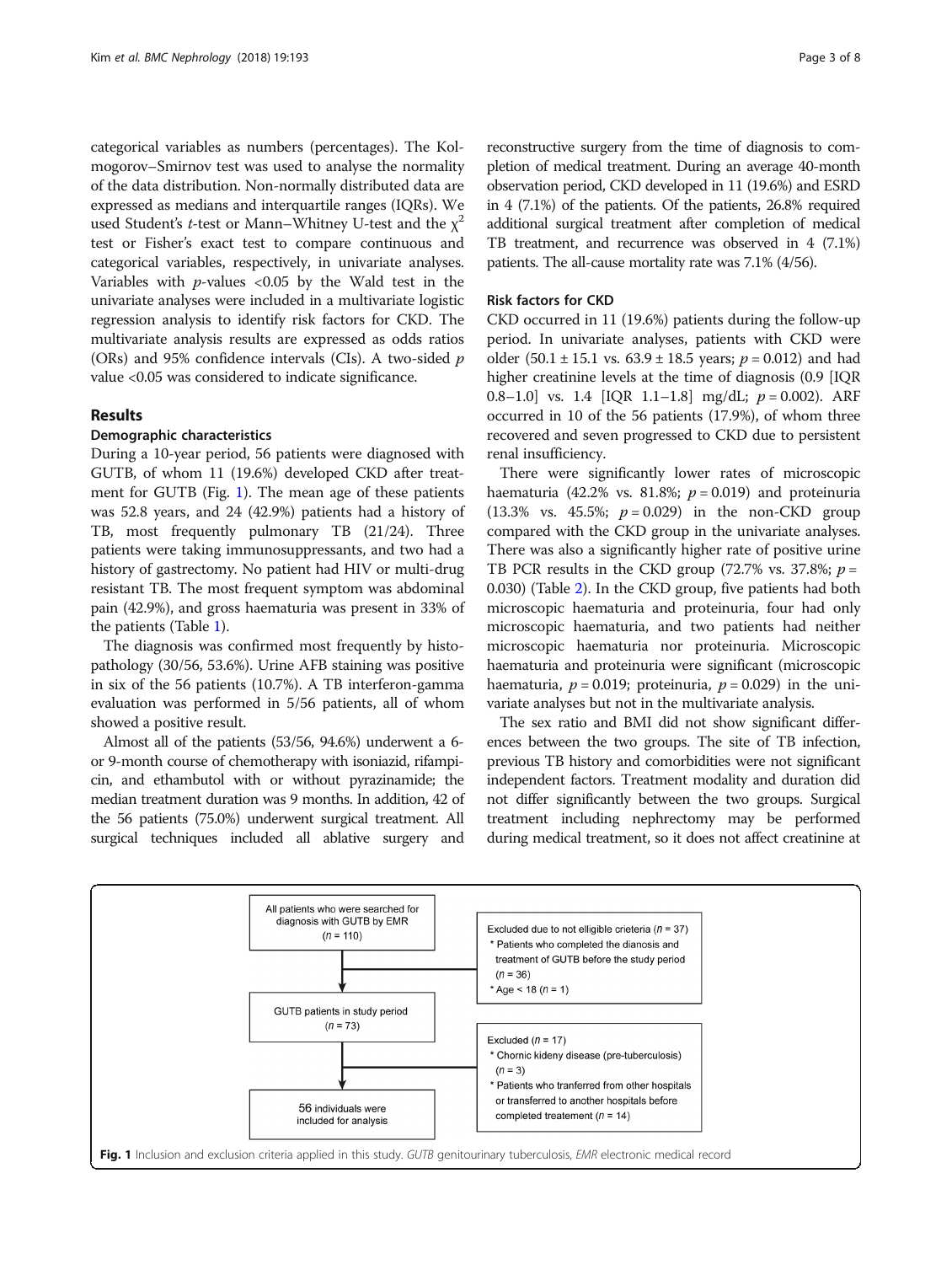<span id="page-3-0"></span>Table 1 Baseline characteristics of both groups according to kidney function in patients with GUTB

| Variables                               | Normal kidney function<br>group ( $n = 45$ ) | $CKD$ group $(n = 11)$ | Total $(n = 56)$ | $\overline{p}$ |
|-----------------------------------------|----------------------------------------------|------------------------|------------------|----------------|
| Age                                     | $50.1 \pm 15.1$                              | $63.9 \pm 18.5$        | $52.8 \pm 16.6$  | 0.012          |
| Old age (≥65 years)                     | 6(13.3)                                      | 5(45.5)                | 11 (19.6)        | 0.029          |
| Sex (male)                              | 20 (44.4)                                    | 6(54.5)                | 26 (46.4)        | 0.609          |
| BMI $(kq/m2)$                           | $22.8 \pm 3.4$                               | $21.9 \pm 5.2$         | $22.6 \pm 3.8$   | 0.589          |
| Previous TB history                     |                                              |                        |                  |                |
| Lung                                    | 16 (35.6)                                    | 5(45.5)                | 21 (37.5)        | 0.730          |
| Bone                                    | 2(4.4)                                       | 1(9.1)                 | 3(5.4)           | 0.488          |
| Intestine                               | 1(2.2)                                       | 0(0.0)                 | 1(1.8)           | 1.000          |
| Co-morbidity conditions                 |                                              |                        |                  |                |
| Immune-compromised patients             | 8(17.8)                                      | 4(36.4)                | 12(21.4)         | 0.224          |
| Cardiovascular disease                  | 11(24.4)                                     | 5(45.5)                | 16 (28.6)        | 0.312          |
| <b>DM</b>                               | 1(2.2)                                       | 2(18.2)                | 3(5.4)           | 0.174          |
| Liver disease                           | 3(6.7)                                       | 1(9.1)                 | 4(7.1)           | 1.000          |
| Pulmonary disease                       | 4(8.9)                                       | 2(18.2)                | 6(10.7)          | 0.727          |
| History of gastrectomy                  | 2(4.4)                                       | 0(0.0)                 | 2(3.6)           | 1.000          |
| Involving location                      |                                              |                        |                  |                |
| Urinary system                          |                                              |                        |                  |                |
| Kidney or ureter                        | 30 (66.7)                                    | 9(81.8)                | 39 (69.6)        | 0.539          |
| Bladder                                 | 11(24.4)                                     | 5(45.5)                | 16(28.6)         | 0.312          |
| Genital system                          |                                              |                        |                  |                |
| Epididymis or testis                    | 11 (24.4)                                    | 2(18.2)                | 13 (23.2)        | 0.966          |
| Prostate                                | 4(8.9)                                       | 0(0.0)                 | 4(7.1)           | 0.709          |
| Uterus or fallopian tubes               | 4(8.9)                                       | 1(9.1)                 | 5(8.9)           | 1.000          |
| Both affected urinary and genital tract | 2(4.4)                                       | 0(0.0)                 | 2(3.6)           | 1.000          |
| Concurrent extra-urogenital lesion      | 1(2.2)                                       | 1(9.1)                 | 2(3.6)           | 0.132          |
| Clinical features                       |                                              |                        |                  |                |
| Nonspecific symptoms <sup>a</sup>       | 5(11.1)                                      | 2(18.2)                | 7(12.5)          | 0.614          |
| Urinary symptoms <sup>b</sup>           | 22 (48.9)                                    | 9(81.8)                | 31 (55.4)        | 0.088          |
| Gross hematuria                         | 14(31.1)                                     | 5(45.5)                | 19 (33.9)        | 0.481          |
| Loin/abdominal pain                     | 18 (40.0)                                    | 6(54.5)                | 24 (42.9)        | 0.501          |
| Scrotal pain/mass                       | 11(24.4)                                     | 0(0.0)                 | 11(19.6)         | 0.098          |
| Abscess or fistula                      | 2(4.4)                                       | 1(9.1)                 | 3(5.4)           | 0.488          |
| Vaginal bleeding                        | 2(4.5)                                       | 0(0.0)                 | 2(3.6)           | 1.000          |
| Asymptomatic patients                   | 4(8.9)                                       | 0(0.0)                 | 4(7.1)           | 0.575          |

Bold values indicate statistically significant differences

Data were presented as mean ± SD, number (percentage) or median (IQR)

GUTB genitourinary tuberculosis, CKD chornic kidney disease, BMI body mass index, TB tuberculosis, DM diabetes mellitus, SD standard deviation, IQR interquartile range

<sup>a</sup>Fever; anorexia/weight loss; sweating; weakness; peripheral lymphadenopathy

<sup>b</sup>Urinary frequency or dysuria; urethral pain; irritable voiding symptoms

the time of diagnosis but may affect CKD development. Of the patients, 15/56 (26.8%) had total or partial nephrectomy; there were no significant differences between the two groups according to kidney function ( $p = 0.674$ ). But, the rate of ESRD development (0.0% vs. 36.4%;  $p = 0.001$ ) and the rate of surgical treatment (20.0% vs. 54.5%;  $p = 0.005$ )

after completion of treatment were significantly higher in the CKD group than in the non-CKD group (Table [3\)](#page-5-0).

In the multivariate analysis, ARF (OR, 54.305; 95% CI, 1.517–1944.002;  $p = 0.032$ ) and old age (OR, 54.255; 95% CI, 1.523–1932.905;  $p = 0.028$ ) were independent risk factors for CKD in GUTB patients (Table [4](#page-5-0)).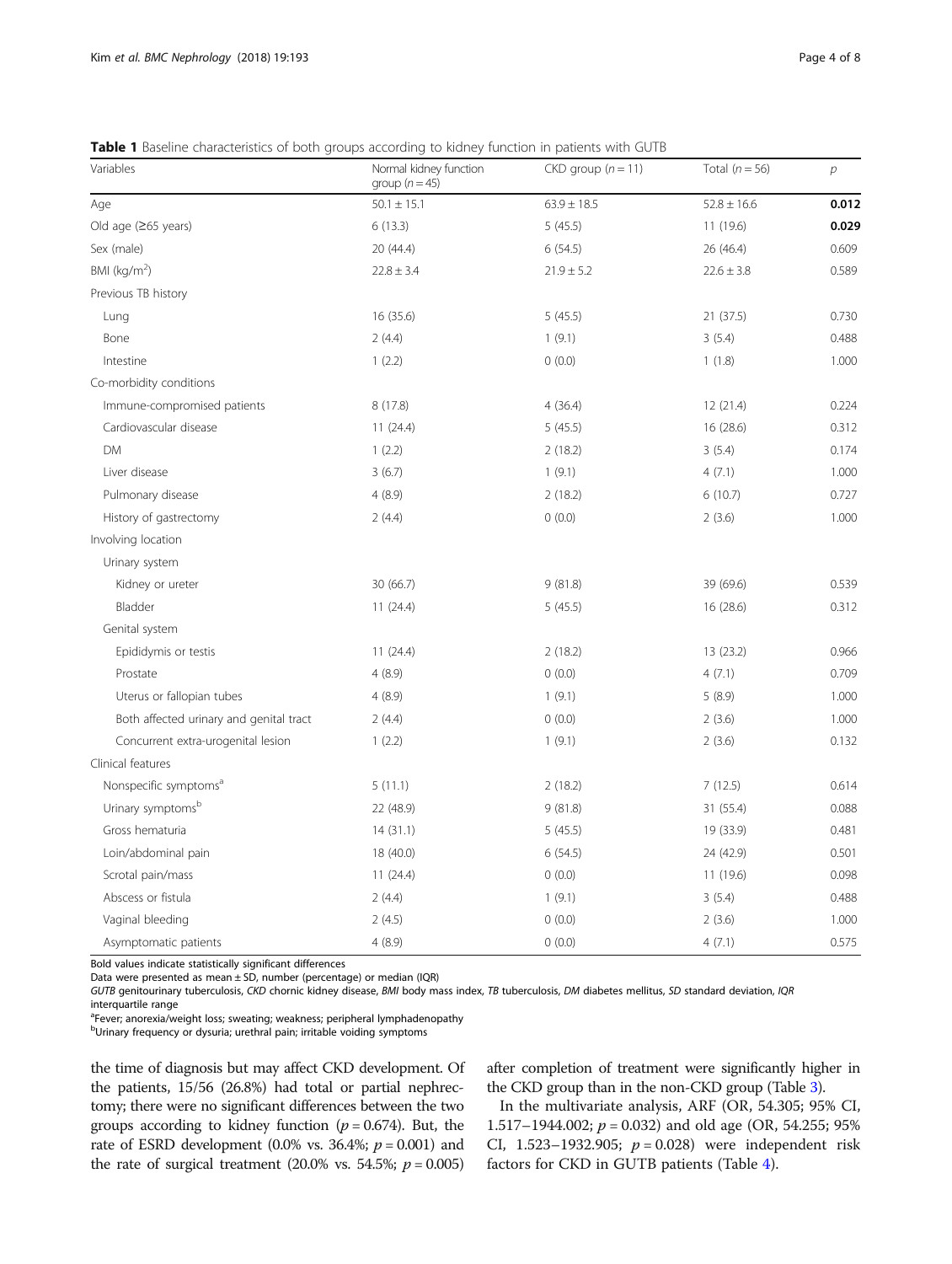<span id="page-4-0"></span>Table 2 Findings of both groups according to kidney function in patients with GUTB

| Variables                        | Normal kidney function<br>group $(n=45)$ | $CKD$ group $(n = 11)$ | Total $(n = 56)$   | $\overline{p}$ |
|----------------------------------|------------------------------------------|------------------------|--------------------|----------------|
| Diagnosis                        |                                          |                        |                    |                |
| Positivity of urine AFB stain    | 3/41(7.3)                                | 3/10(30.0)             | 6/51(11.8)         | 0.081          |
| Positivity of urinary TB culture | 17/38 (44.7)                             | 7/10 (70.0)            | 24/48 (50.0)       | 0.155          |
| Positivity of urine TB PCR study | 17/36 (47.2)                             | 8/9(88.9)              | 25/45 (55.6)       | 0.030          |
| Histopathologic diagnosis        | 24 (53.3)                                | 6(54.5)                | 30/55 (53.6)       | 0.741          |
| Laboratory data                  |                                          |                        |                    |                |
| White blood cell (/µl)           | 6880 (5650-7890)                         | 6520 (5580-8395)       | 6695 (5580-7915)   | 0.699          |
| Hemoglobin (g/dl)                | $12.5 \pm 1.8$                           | $11.7 \pm 1.7$         | $12.3 \pm 1.8$     | 0.174          |
| Platelet $(10^3/\mu l)$          | $259.0 \pm 80.5$                         | $263.2 \pm 121.2$      | $259.9 \pm 89.1$   | 0.893          |
| ESR (mm/hr)                      | $46.9 \pm 23.8$                          | $82.5 \pm 53.0$        | $53.4 \pm 30.7$    | 0.145          |
| Blood urea nitrogen (mg/dl)      | 13.9 (10.5-16.9)                         | 17.8 (15.4-27.8)       | $14.4(11.6-17.6)$  | 0.006          |
| Creatinine (mg/dl)               | $0.9(0.8-1.0)$                           | $1.4(1.1-1.8)$         | $1.0(0.8-1.1)$     | 0.002          |
| eGFR (MDRD)                      | $78.1 \pm 16.5$                          | $49.4 \pm 23.4$        | $75.8 \pm 23.5$    | 0.002          |
| eGFR (MDRD) after 1 year         | $82.7 \pm 16.5$                          | $35.1 \pm 18.1$        | $72.8 \pm 25.6$    | < 0.001        |
| Acute renal failure              | 3(6.7)                                   | 7(63.6)                | 10(17.9)           | < 0.001        |
| Glucose (mg/dl)                  | 98.0 (89.0-108.0)                        | 104.0 (99.5-121.5)     | 100.0 (90.0-112.0) | 0.075          |
| Albumin (g/dl)                   | $4.4(3.9-4.6)$                           | $3.8(3.5-4.2)$         | $4.3$ $(3.8-4.5)$  | 0.102          |
| CRP (mg/dl)                      | $10.2$ (3.7-38.2)                        | 45.3 (19.3-65.5)       | $15.0(5.0-44.2)$   | 0.090          |
| Microscopic hematuria            | 19 (42.2)                                | 9(81.8)                | 28 (50.0)          | 0.019          |
| Gross hematuria                  | 14(31.1)                                 | 5(45.5)                | 19 (33.9)          | 0.481          |
| Pyuria                           | 29 (64.4)                                | 8(72.7)                | 37(66.1)           | 0.732          |
| Proteinuria                      | 6(13.3)                                  | 5(45.5)                | 11 (19.6)          | 0.029          |

Bold values indicate statistically significant differences

Data were presented as mean ± SD, number (percentage) or median (IQR). All data are based on the results at the time of diagnosis except for 'eGFR after 1 year' GUTB genitourinary tuberculosis, CKD chronic kidney disease, AFB acid-fast bacilli, TB tuberculosis, PCR polymerase chain reaction, ESR erythrocyte sedimentation rate, eGFR estimated glomerular filtration rate, MDRD Modification of Diet in Renal Disease study equation, CRP c-reactive protein, SD standard deviation, IQR interquartile range

# **Discussion**

In this study, we report a high incidence of CKD after treatment in patients whose renal function was normal before the diagnosis of GUTB. Additionally, ARF and old age were independent risk factors for CKD in GUTB patients. This finding suggests that regular follow-up of renal function is needed during and after completion of treatment in elderly GUTB patients with an elevated creatinine level at the time of diagnosis.

CKD is a major global health issue and is ranked 17th in terms of disability-adjusted life years in the US [\[13\]](#page-7-0). The overall prevalence of CKD among the general population is 13.1% in the US and 10.8% in China [\[14,](#page-7-0) [15\]](#page-7-0). In Korea, the prevalence of CKD among adults aged >20 years was 8.2%, and that among urban civilians aged >35 years was 13.7% [\[16](#page-7-0), [17](#page-7-0)]. In our study, the prevalence of CKD in GUTB patients was 19.6%, higher than that in the general population. Likewise, a 19.0% prevalence of renal function deterioration in GUTB patients was reported previously [[10](#page-7-0)]. In our study, ESRD occurred in 7.1% of GUTB patients. According to a review of 8961 cases, GUTB led

to ESRD in 5.7% of patients [[5\]](#page-6-0); that prior study involved patients aged 40–45 years, whereas our patients were older (mean,  $52.8 \pm 16.6$  years), which may explain the higher incidence of ESRD [\[5,](#page-6-0) [18](#page-7-0)].

In this study, old age was an important risk factor for CKD in GUTB patients. The eGFR decreases in parallel with age [[19\]](#page-7-0). Renal aging is a multifactorial process associated with anatomical and functional changes that accumulate over a lifetime [\[20](#page-7-0)]. Exposure to chronic inflammation, such as that induced by TB, likely enhances oxidative stress and endothelial dysfunction, which are related to renal aging. In addition, the renal-aging-induced reduction in kidney repair ability and tubular and glomerular changes aggravate the decrease in eGFR [\[20\]](#page-7-0). Elderly patients with GUTB require close monitoring for early detection of CKD.

A high creatinine level at the time of diagnosis reflects the progression of GUTB and destruction of the kidney structure. After treatment, recovery of a destroyed kidney is difficult. M. tuberculosis spreads from the kidney to the bladder, causing granulomatous lesions associated with fibrosis. In the kidney, *M. tuberculosis* forms granulomas in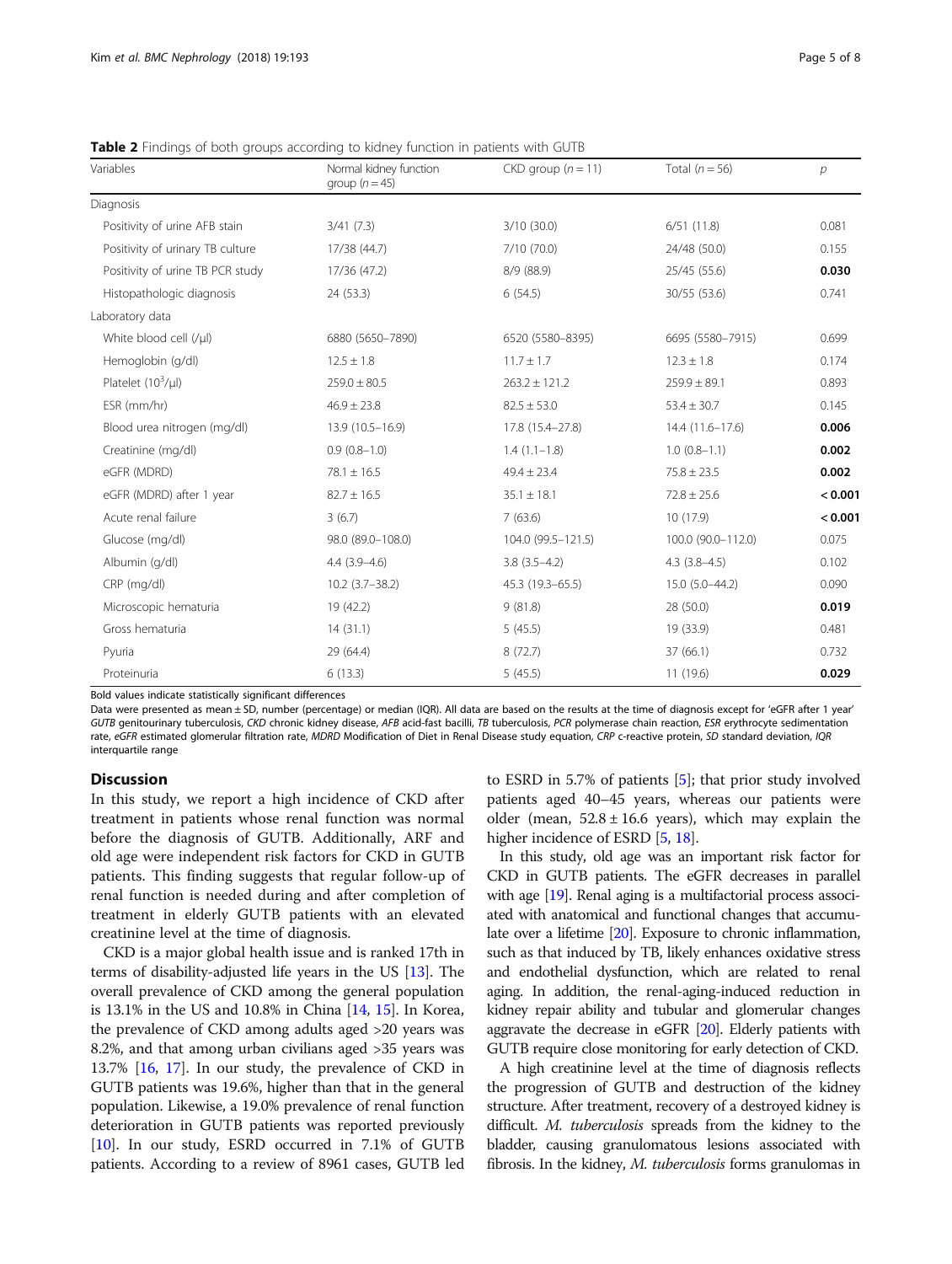<span id="page-5-0"></span>Table 3 Treatment modality and complications of both groups according to kidney function in GUTB patients

| Variables                                  | Normal kidney function<br>group $(n=45)$ | $CKD$ group $(n = 11)$ | Total $(n = 56)$ | р     |
|--------------------------------------------|------------------------------------------|------------------------|------------------|-------|
| Medical treatment                          |                                          |                        |                  |       |
| TB medication use                          | 42 (93.3)                                | 11 (100.0)             | 53 (94.6)        | 0.894 |
| Medication regimen                         |                                          |                        |                  | 1.000 |
| <b>HER</b>                                 | 6(13.3)                                  | 1(9.1)                 | 7(12.5)          |       |
| <b>HERZ</b>                                | 36 (80.0)                                | 10 (90.9)              | 46 (82.1)        |       |
| Medication durations (m)                   | $9(6-9)$                                 | $9(9-10)$              | $9(6-10)$        | 0.243 |
| Surgical treatment                         |                                          |                        |                  |       |
| All surgical techniques <sup>a</sup>       | 32(71.1)                                 | 10 (90.9)              | 42 (75.0)        | 0.332 |
| Ablative surgery <sup>b</sup>              | 23 (51.5)                                | 8(72.7)                | 31 (55.4)        | 0.340 |
| Nephrectomy                                | 11(24.4)                                 | 4(36.4)                | 15(26.8)         | 0.674 |
| Reconstructive therapy <sup>c</sup>        | 12(26.7)                                 | 3(27.3)                | 15(26.8)         | 1.000 |
| Follow up durations (m)                    | $38.2 \pm 27.8$                          | $48.0 \pm 47.0$        | $40.5 \pm 32.5$  | 0.362 |
| Complications                              |                                          |                        |                  |       |
| Hydronephrosis                             | 9(20.0)                                  | 3(27.3)                | 12 (21.4)        | 0.038 |
| Bladder contraction                        | 3(6.7)                                   | 2(18.2)                | 5(8.9)           | 0.021 |
| Renal calcification                        | 10(22.2)                                 | 3(27.3)                | 13 (23.2)        | 0.044 |
| Additional surgical treatment <sup>d</sup> | 9(20.0)                                  | 6(54.5)                | 15(26.8)         | 0.005 |
| Recurrence                                 | 3(6.7)                                   | 1(9.1)                 | 4(7.1)           | 0.056 |
| All cause mortality                        | 2(4.4)                                   | 2(18.2)                | 4(7.1)           | 0.132 |
| ESRD development                           | 0(0.0)                                   | 4(36.4)                | 4(7.1)           | 0.001 |

Bold values indicate statistically significant differences

Data were presented as mean ± SD, number (percentage) or median (IQR)

GUTB genitourinary tuberculosis, CKD chronic kidney disease, TB tuberculosis, HER isoniazid, rifampicin, and ethambutol, HERZ isoniazid, rifampicin, ethambutol, with pyrazinamide, ESRD end-stage renal disease, SD standard deviation, IQR interquartile range

<sup>a</sup> All surgical techniques included all ablative surgery and reconstructive surgery from the time of diagnosis to completion of medical treatment

b<br><sup>B</sup>Ablative surgery is associated with partial or total nephrectomy, nephro-ureterectomy, cystectomy, epididymectomy, semicastration, salpingectomy, as well as other procedures

exponstructive therapy is considered for: ureteric or urethral stricture repair; stent placement, replacement, or reimplantation; resection; urinary diversion; and bladder augmentation cystoplasty

<sup>d</sup>Any surgical treatment during follow up after completed medical treatment

the medullary region and can subsequently disseminate and destroy the renal parenchyma. Papillary necrosis eventually invades the collecting system, leading to fibrosis and obstructive uropathy [\[21,](#page-7-0) [22](#page-7-0)]. Throughout the disease course, papillary necrosis, tubular injury and obstructive uropathy can lead to CKD. In our study, ARF was significantly predictive of CKD and may be related to disease severity at the

time of diagnosis. The 10 patients with ARF underwent ablative surgery or reconstruction because of direct infection of the kidney parenchyma and/or ureteral obstruction. Moreover, 10 of the 11 patients in whom CKD developed underwent ablative surgery or reconstruction because of direct infection of the kidney parenchyma and/or ureteral obstruction. Therefore, CKD can be caused by direct

Table 4 Multivariable analysis of risk factors associated chronic kidney disease in GUTB patients

| Variables                        | Univariate analysis  | D       | Multivariable analysis | D     |
|----------------------------------|----------------------|---------|------------------------|-------|
|                                  | OR (95% CI)          |         | OR (95% CI)            |       |
| Old age $(265 \text{ years})$    | $5.42(1.25 - 23.45)$ | 0.029   | 54.26 (1.52-1932.91)   | 0.028 |
| Acute renal failure              | 24.50 (4.49-133.76)  | < 0.001 | 54.31 (1.52-1944.00)   | 0.032 |
| Positivity of urine TB PCR study | 8.94 (1.01-79.05)    | 0.030   | 5.56 (0.19-162.56)     | 0.320 |
| Microscopic hematuria            | $6.16(1.19 - 31.82)$ | 0.019   | 13.78 (0.61-313.93)    | 0.100 |
| Proteinuria                      | 5.42 (1.25 - 23.45)  | 0.029   | $0.30(0.01 - 12.85)$   | 0.533 |

Bold values indicate statistically significant differences

GUTB genitourinary tuberculosis, OR odds ratio, CI confidence interval, TB tuberculosis, PCR polymerase chain reaction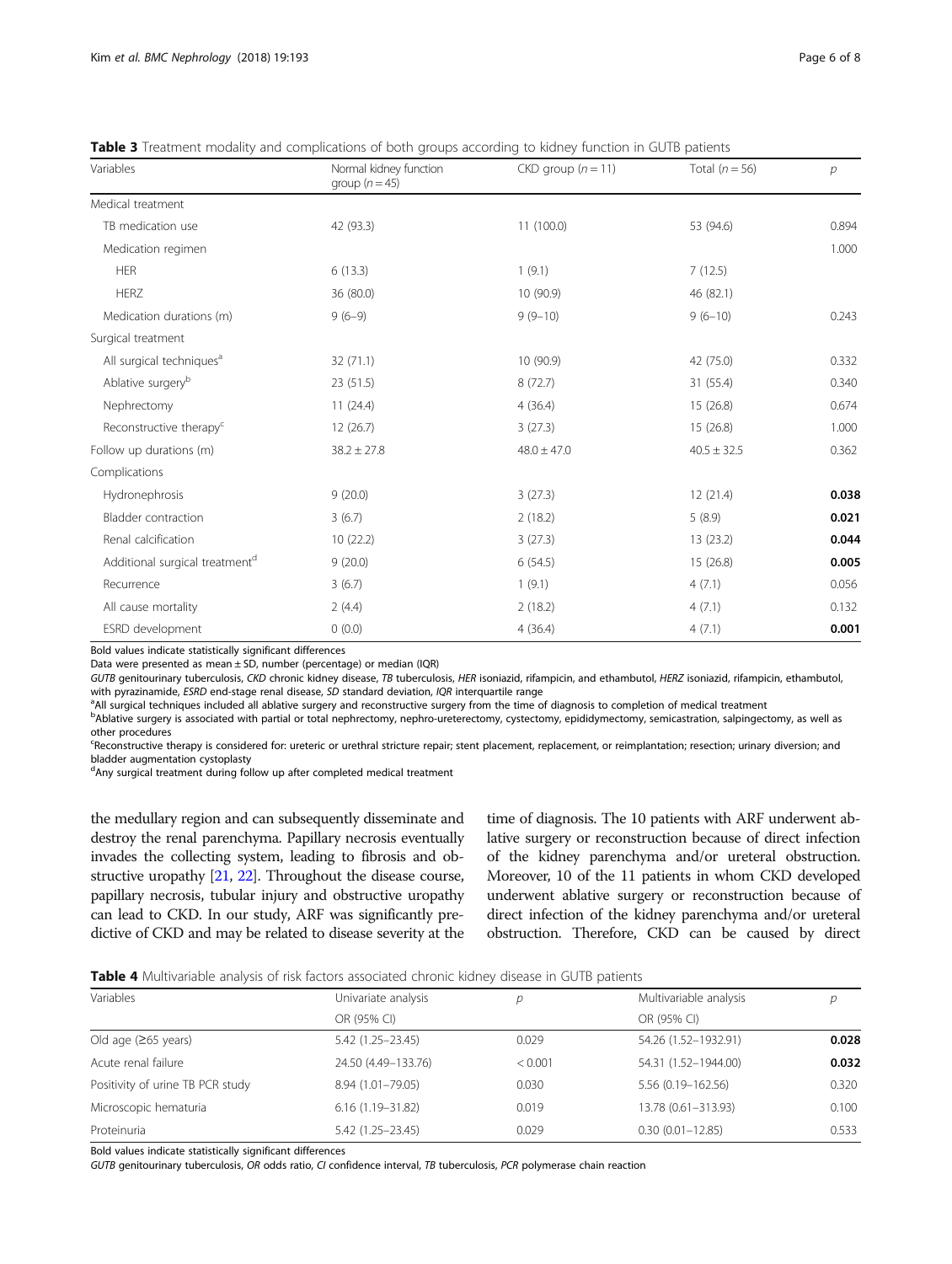<span id="page-6-0"></span>infection of the kidney parenchyma or ureteral obstruction with resultant hydronephrosis.

In South Korea, GUTB comprises 3% of EPTB cases. However, GUTB reportedly accounts for 27% (range, 14– 41%) of EPTB cases in the US, Canada and United Kingdom [4]. This difference may be due to the low prevalence (<1%) of HIV infection in South Korea. In addition, South Korea has a higher incidence of TB than those of other countries and a high income level, but an intermediate incidence of TB. Thus, further research is needed.

There was no significant difference in the incidence of drug-related side effects, treatment duration or drug regimens between the two groups; thus, such drugs likely did not affect kidney function to an appreciable degree. In univariate analyses, urine TB positivity detected by PCR was associated with CKD. We presumed that the results of this test reflect disease severity and the amount of excretory bacilluria. Delayed diagnosis could aggravate destruction of the GU system, leading to CKD [[10](#page-7-0), [23](#page-7-0)]. Therefore, a more sensitive diagnostic method is needed. The diagnosis was confirmed most frequently by histopathology, but urine AFB staining for M. tuberculosis was the first-choice diagnostic method in almost all of the patients. Similar to previous reports, the sensitivity of urine AFB testing was very low [[21](#page-7-0), [23](#page-7-0)].

Of the patients, 75.0% underwent surgery, similar to previous reports [5, [18\]](#page-7-0). Furthermore, the CKD group had a significantly higher incidence of additional surgical procedures and ESRD during follow up. Therefore, prevention of CKD development would reduce the need for unnecessary surgical procedures and dialysis. This will require considerable efforts to ensure early diagnosis of GUTB, including the development of a highly sensitive diagnostic tool and active testing of patients.

This study had several limitations. The first was its retrospective design. Second, some patients were lost to follow up, and some had been diagnosed and started treatment at another hospital and were subsequently transferred to our hospital. Third, 14 patients (20%) were excluded because of insufficient information. Fourth, proteinuria was detected by the dipstick test, which is not quantitative. Fifth, the single-centre design and small sample size may limit the generalisability of our findings to the overall population. However, previous literature reviews comprise mainly case reports or hypothesised that CKD is related to GUTB. Thus, this study is the first to analyse the risk factors for CKD in GUTB patients.

# Conclusions

ARF and old age are independent risk factors for CKD in GUTB patients. Therefore, in elderly GUTB patients with an elevated creatinine level at the time of diagnosis, regular follow-up of renal function should be performed during and after treatment.

#### Abbreviations

AFB: Acid-fast bacilli; ARF: Acute renal failure; BMI: Body mass index; CI: Confidence interval; CKD: Chronic kidney disease; eGFR: estimated glomerular filtration rate; EPTB: Extrapulmonary tuberculosis; ESRD: End-stage renal disease; GU: Genitourinary; GUTB: Genitourinary tuberculosis; HIV: Human immunodeficiency virus; IQR: Interquartile range; KDIGO: Kidney Disease: Improving Global Outcomes; M. tuberculosis: Mycobacterium tuberculosis; MDRD: Modification of Diet in Renal Disease study equation; OR: Odds ratio; PCR: Polymerase chain reaction; TB: Tuberculosis

#### Funding

This work was supported by a National Research Foundation of Korea (NRF) grant funded by the Korean government (MSIT) (2017R1C1B5017875). This study was also supported by a faculty research grant from University College of Medicine (6-2017-0054). The fund provided data collection, statistical analysis and English proofing.

#### Availability of data and materials

The datasets used in this study are available from the corresponding author upon reasonable request.

#### Authors' contributions

Conception and design of study: EJK, NSK and YHC. Acquisition of data: EJK, WJL, WYJ, HC and IYJ. Data analysis and interpretation: EJK, NSK and YHC. Drafting of manuscript and critical revision: EJK, JYA, SJJ, NSK, JYC, YHC, YGS, JMK. Approval of final version of manusciript: EJK, WJL, WYJ, HC, IYJ, JYA, SJJ, NSK, JYC, YHC, YGS, and JMK.

#### Ethics approval and consent to participate

The study was approved by the Institutional Review Board of the Yonsei University Health System Clinical Trial Center. The requirement for informed consent was waived because this was a retrospective study involving a review of electronic medical records.

#### Consent for publication

Not applicable.

#### Competing interests

The authors declare that they have no competing interests.

#### Publisher's Note

Springer Nature remains neutral with regard to jurisdictional claims in published maps and institutional affiliations.

#### Author details

<sup>1</sup>Department of Infectious Diseases, Ajou University School of Medicine, 164 World cup-ro, Yeongtong-gu, Suwon-si, Gyeonggi-do 16499, Republic of Korea. <sup>2</sup> Division of Infectious Disease, Department of Internal Medicine, Yonsei University College of Medicine, 50-1 Yonsei-ro, Seodaemun-gu, Seoul 120-752, Republic of Korea. <sup>3</sup>AIDS Research Institute, Yonsei University College of Medicine, Seoul, Republic of Korea.

# Received: 22 January 2018 Accepted: 26 July 2018 Published online: 02 August 2018

#### References

- Mitchell BG, Ferguson JK, Anderson M, Sear J, Barnett A. Length of stay and mortality associated with healthcare-associated urinary tract infections: a multi-state model. J Hosp Infect. 2016;93:92–9.
- 2. Selik RM, Byers RH Jr, Dworkin MS. Trends in diseases reported on U.S. death certificates that mentioned HIV infection, 1987-1999. J Acquir Immune Defic Syndr. 2002;29:378–87.
- 3. Dudeck MA, Edwards JR, Allen-Bridson K, Gross C, Malpiedi PJ, Peterson KD, et al. National Healthcare Safety Network report, data summary for 2013, device-associated module. Am J Infect Control. 2015;43:206–21.
- 4. Abbara A, Davidson RN. Etiology and management of genitourinary tuberculosis. Nat Rev Urol. 2011;8:678–88.
- 5. Figueiredo AA, Lucon AM. Urogenital tuberculosis: update and review of 8961 cases from the world literature. Rev Urol. 2008;10:207–17.